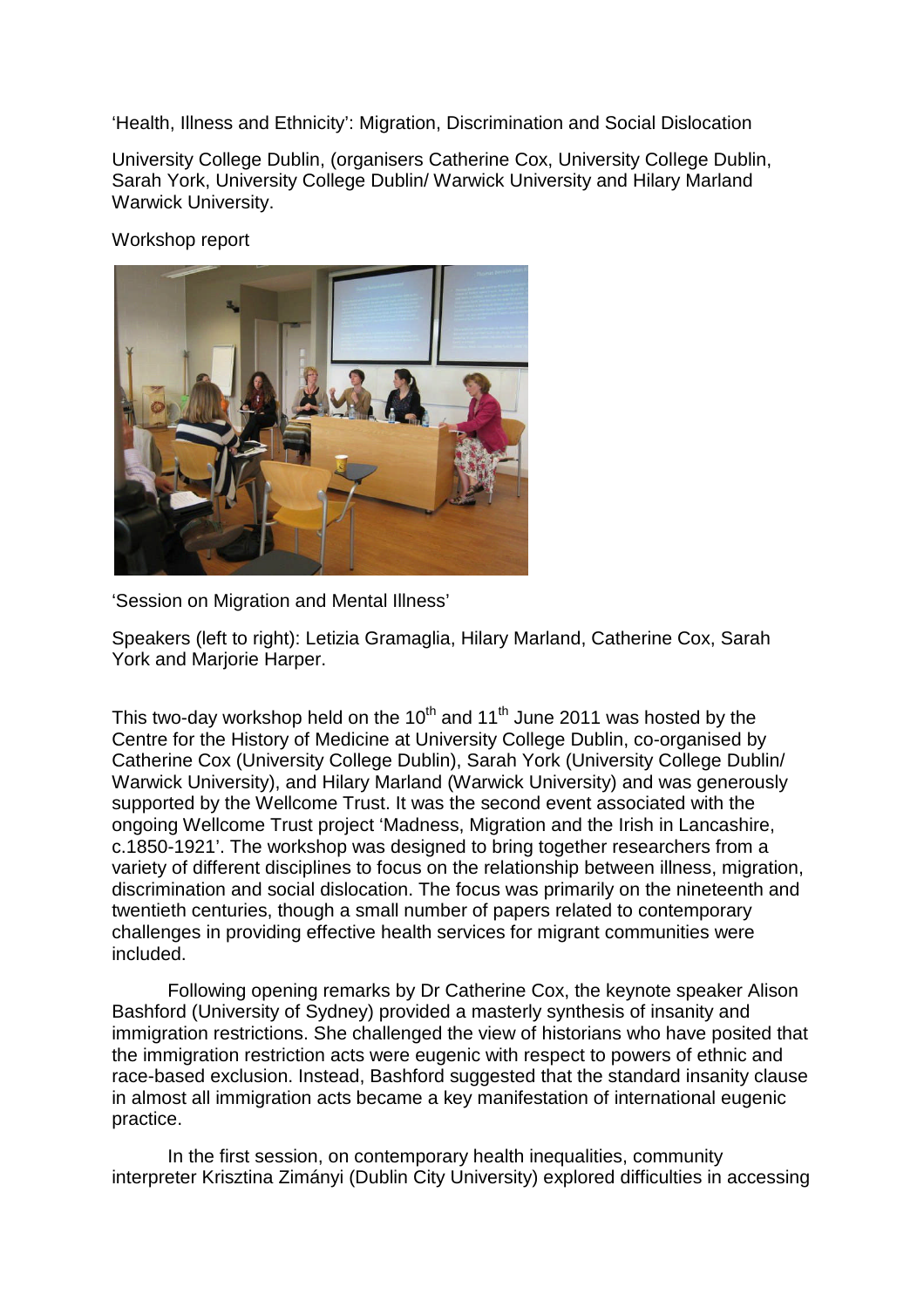the views of immigrant mental health care service users in a community interpreting context in Ireland. She posited that it was not just language but also dialect, ethnic background, gender and religion of both client and interpreter that needed to be considered in order to provide appropriate interpretation. Sinead Donohue, a public health professional (Health Protection Surveillance Centre, Dublin), addressed the need for clinical cultural competence training at postgraduate level for the medical profession in Ireland. The third speaker in the first session, sociologist Ronnie Moore (University College Dublin), examined travellers and change in the twenty-first century. He presented recent findings on the health of Irish travellers from the series of 'Our Geels' Traveller Health Technical Reports (2010).

The second session, which also focused on health inequalities, juxtaposed the historical and contemporary. John Odin Jensen (Sea Education Association, Massachusetts) reviewed cultural and organisational responses to immigrant and transient illness in the American Midwest, focussing on Buffalo, New York, 1825- 1890. Physiotherapist Viktoria Zander (Mälardalen University) discussed the magnitude of reciprocity in chronic pain management using the experiences of dispersed ethnic populations of Muslim women.

The first day concluded with a historical session addressing disease. Katherine Foxhall (King's College London) examined naval surgeons' early attempts to vaccinate British and Irish emigrants and convicts against smallpox during voyages to Australia, 1820 to 1850. In analysing themes of coercion, compulsion and dislocation, Foxhall argued that, rather than simply seeing voyages as vectors, what happened in the maritime spaces between metropole and colony provides important evidence about medicine's role in colonial history. In the final paper, Anne Mac Lellan (University College Dublin) analysed the changing understanding of tubercular Irish nurses in England in the middle third of the twentieth century. Her paper explored the epidemiological evidence provided by tuberculin testing and x-rays which demonstrated the immunological vulnerability of these nurses to tuberculosis, replacing the older belief that the Irish nurses imported the disease into England.

Roberta Bivins (University of Warwick) began the second day of the workshop. Continuing the theme of disease, her paper explored medical responses to postcolonial migrants and their ethnically marked descendents in the era of decolonisation and the Cold War. John Welshman (Lancaster University) traced the emphasis given, or not given, to ethnicity in research on poverty and social exclusion in the United Kingdom in the period since the 1970s. The final paper in this session was presented by political geographer Alan Ingram (University College London), who mapped the management of HIV and AIDS in the UK in terms of their intersection with contemporary modes of government, relating this to concerns about the impact of migration.

The workshop concluded with a historical session focussing on mental illness. Majorie Harper (University of Aberdeen) outlined the beginnings of a project on dysfunction, detention and deportation of Scottish migrants to post-Confederation Canada. Then Letizia Gramaglia (University of Warwick) drew on the experience of Dr Robert Grieve, medical superintendent of the lunatic asylum in British Guiana, to explore the relationship between migration and mental illness in the British West Indies during the second part of the nineteenth century. The final paper, by Catherine Cox, Hilary Marland and Sarah York, analysed the experiences of Irish